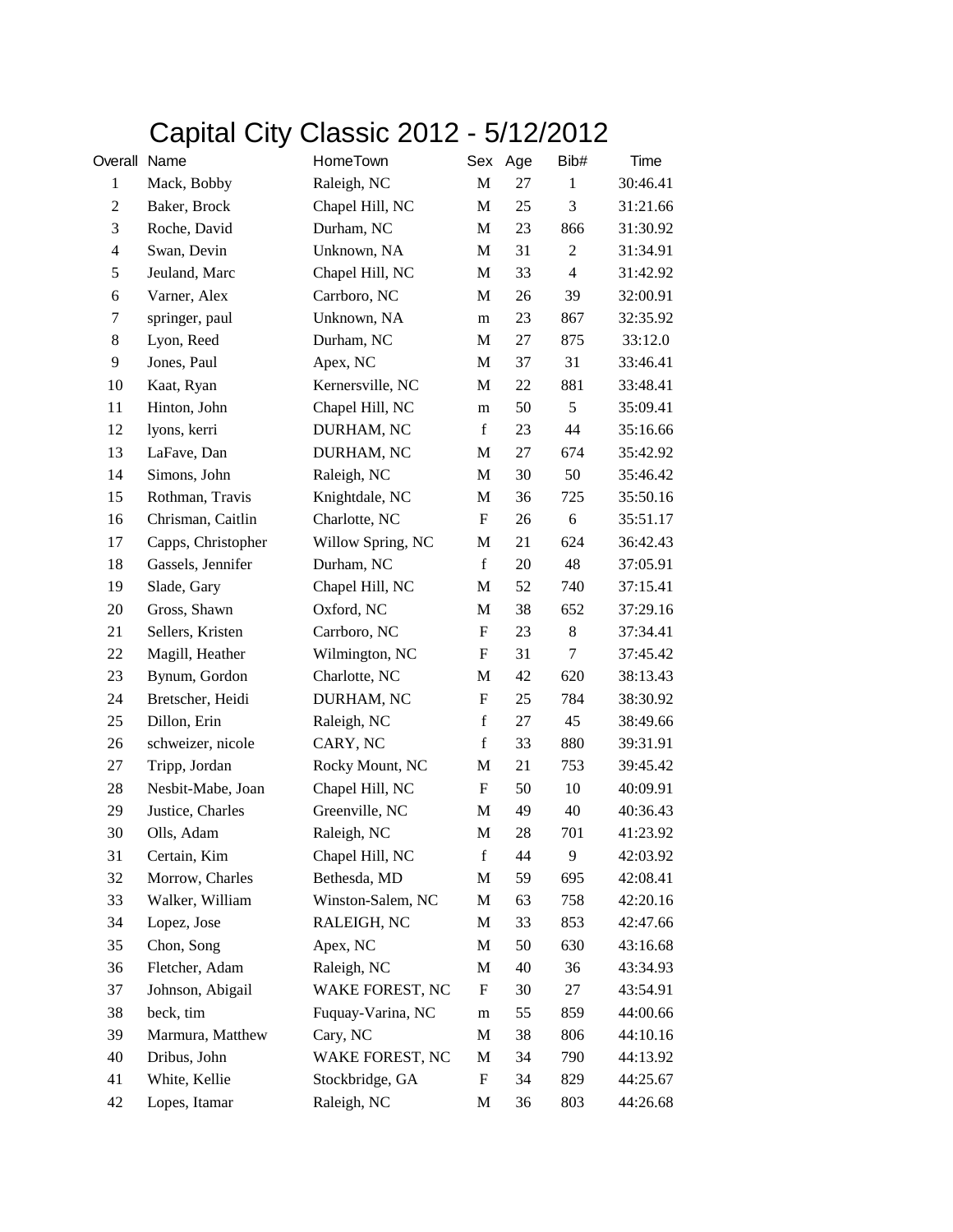| 43 | Hunter, Jon        | Durham, NC        | M                         | 50 | 661 | 44:26.69 |
|----|--------------------|-------------------|---------------------------|----|-----|----------|
| 44 | Warenda, Matt      | CARY, NC          | M                         | 36 | 761 | 44:48.66 |
| 45 | morgan, jonathan   | Fuquay-Varina, NC | m                         | 49 | 861 | 44:55.67 |
| 46 | baron, john        | Morehead City, NC | m                         | 30 | 874 | 45:02.42 |
| 47 | Pearsall, Jennifer | Raleigh, NC       | $\mathbf F$               | 30 | 707 | 45:05.70 |
| 48 | Gruber, Joel       | Fort Bragg, NC    | M                         | 28 | 653 | 45:09.93 |
| 49 | Alexander, Keith   | Apex, NC          | M                         | 49 | 776 | 45:17.93 |
| 50 | Wong, Jeff         | Atlanta, GA       | M                         | 27 | 830 | 45:29.19 |
| 51 | De Meo, Adriano    | Morrisville, NC   | M                         | 31 | 637 | 45:33.66 |
| 52 | Silva, Hernan      | Durham, NC        | $\mathbf M$               | 48 | 844 | 45:39.70 |
| 53 | Sapp, Andrew       | DURHAM, NC        | M                         | 40 | 18  | 45:41.67 |
| 54 | Patterson, Evan    | Chapel Hill, NC   | M                         | 44 | 706 | 45:45.18 |
| 55 | avery, michael     | RALEIGH, NC       | m                         | 51 | 858 | 46:25.91 |
| 56 | Wood, Simon        | Raleigh, NC       | M                         | 39 | 770 | 46:41.91 |
| 57 | Johnson, Leah      | Durham, NC        | $\mathbf F$               | 33 | 800 | 46:42.18 |
| 58 | Warwick, John      | Raleigh, NC       | M                         | 50 | 825 | 46:47.93 |
| 59 | Gonzalez, Michael  | Raleigh, NC       | M                         | 34 | 649 | 46:55.16 |
| 60 | snodgrass, bill    | Raleigh, NC       | m                         | 50 | 852 | 46:58.17 |
| 61 | Jones, Eric        | Charlotte, NC     | M                         | 23 | 668 | 47:05.17 |
| 62 | Yancey, Brandon    | Raleigh, NC       | M                         | 33 | 771 | 47:05.91 |
| 63 | ireland, domino    | Raleigh, NC       | m                         | 41 | 883 | 47:08.16 |
| 64 | Rubenstein, Casey  | Chapel Hill, NC   | F                         | 25 | 726 | 47:13.93 |
| 65 | Warner, Jim        | DURHAM, NC        | M                         | 26 | 824 | 47:26.17 |
| 66 | Sabelli, Anthony   | DURHAM, NC        | M                         | 25 | 818 | 47:26.20 |
| 67 | Wilson, Phil       | Cary, NC          | M                         | 58 | 28  | 47:36.42 |
| 68 | mendoza, ryan      | Hope Mills, NA    | m                         | 28 | 854 | 48:08.18 |
| 69 | Liles, Kelly       | Raleigh, NC       | F                         | 30 | 680 | 48:09.67 |
| 70 | Webb, Jeff         | Raleigh, NC       | M                         | 37 | 762 | 48:14.92 |
| 71 | Gutekunst, Heather | Raleigh, NC       | $\mathbf F$               | 34 | 797 | 48:16.43 |
| 72 | Monroe, Charley    | Pittsburgh, PA    | M                         | 25 | 690 | 48:28.16 |
| 73 | Anderson, Joey     | Zebulon, NC       | M                         | 56 | 46  | 48:32.17 |
| 74 | noumbissi, raoul   | Batesville, AR    | m                         | 24 | 851 | 48:38.41 |
| 75 | Bradley, Susan     | Raleigh, NC       | ${\rm F}$                 | 56 | 614 | 49:03.66 |
| 76 | Donahue, Kenneth   | Raleigh, NC       | M                         | 50 | 789 | 49:17.16 |
| 77 | Anderson, Shane    | oak run, CA       | M                         | 40 | 779 | 49:28.94 |
| 78 | O'Connor, Owen     | DURHAM, NC        | M                         | 25 | 700 | 49:31.43 |
| 79 | reid, scott        | CARY, NC          | m                         | 50 | 870 | 49:35.42 |
| 80 | branin, jeff       | WAKE FOREST, NC   | M                         | 64 | 860 | 49:36.17 |
| 81 | Connor, Roy        | Muncie, IN        | M                         | 65 | 20  | 49:46.16 |
| 82 | Barlow, Beth       | Fuquay-Varina, NC | $\boldsymbol{\mathrm{F}}$ | 46 | 607 | 49:47.91 |
| 83 | Capps, Charles     | Princeton, NC     | m                         | 50 | 623 | 49:57.66 |
| 84 | Styers, Jessica    | Raleigh, NC       | ${\rm F}$                 | 23 | 749 | 50:17.41 |
| 85 | LaFave, Michael    | Birmingham, MI    | M                         | 62 | 675 | 50:18.66 |
| 86 | Krzos, Alex        | Raleigh, NC       | M                         | 25 | 672 | 50:29.43 |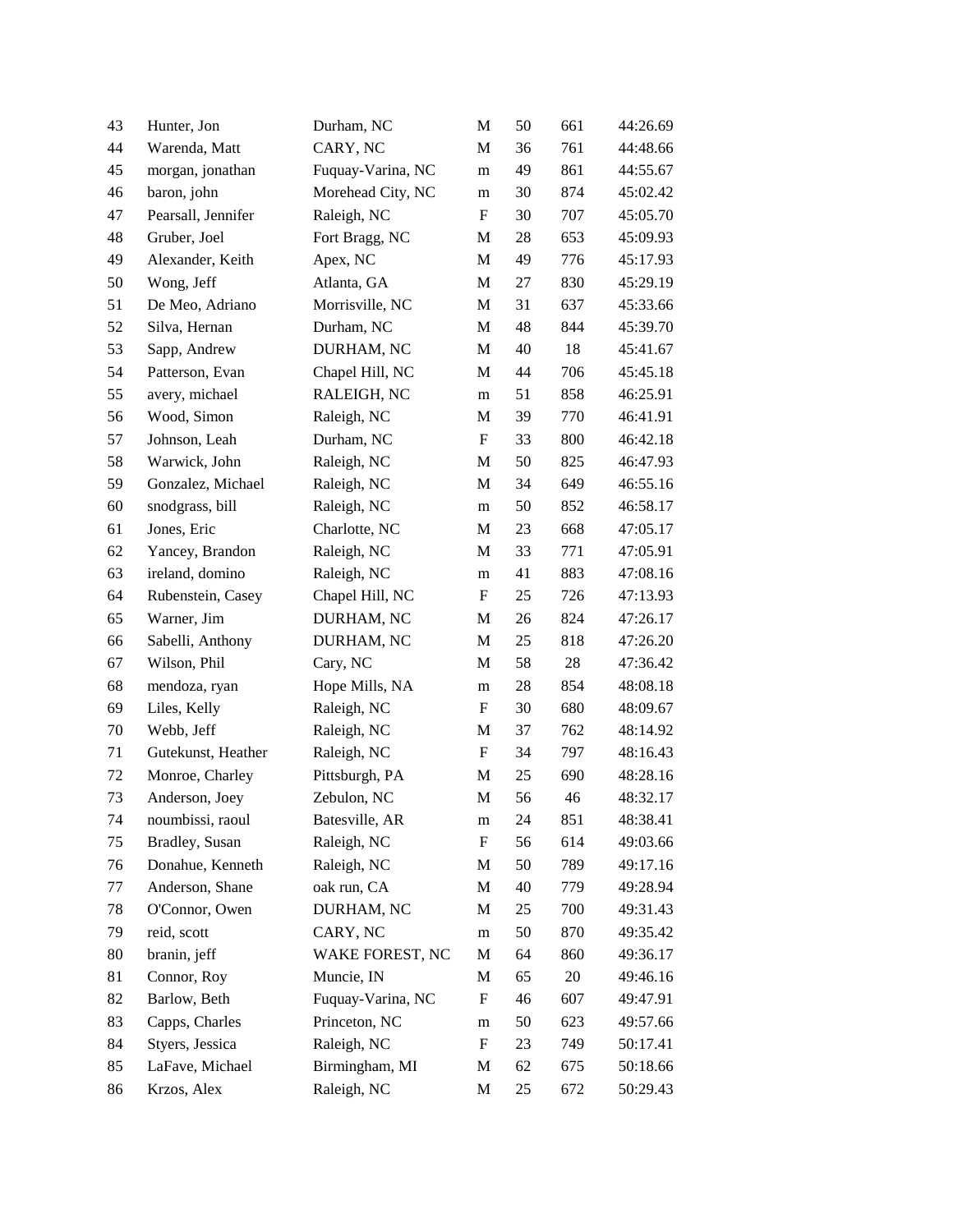| 87  | Parker, Richard      | RALEIGH, NC       | M                         | 29 | 705 | 50:34.42 |
|-----|----------------------|-------------------|---------------------------|----|-----|----------|
| 88  | Michael, Amy         | Raleigh, NC       | $\boldsymbol{\mathrm{F}}$ | 34 | 47  | 50:34.44 |
| 89  | Southerland, Anthony | Clayton, NC       | M                         | 63 | 743 | 50:34.91 |
| 90  | rossa, spencer       | Cary, NC          | $\mathbf f$               | 16 | 864 | 50:38.94 |
| 91  | Ali, Omar            | Apex, NC          | $\mathbf M$               | 32 | 777 | 50:40.42 |
| 92  | Stein, Laura         | Cary, NC          | $\mathbf F$               | 28 | 748 | 50:43.93 |
| 93  | rossa, sam           | Cary, NC          | m                         | 48 | 865 | 50:46.16 |
| 94  | armstrong, drew      | RALEIGH, NC       | m                         | 32 | 882 | 50:53.93 |
| 95  | Mannone, Greg        | Durham, NC        | M                         | 37 | 682 | 51:04.16 |
| 96  | michael, troy        | Raleigh, NC       | m                         | 40 | 839 | 51:10.44 |
| 97  | Warenda, Joe         | Raleigh, NC       | M                         | 30 | 760 | 51:12.67 |
| 98  | Savas, Alper         | Raleigh, NC       | M                         | 35 | 734 | 51:19.16 |
| 99  | Pickett, Larry       | Chapel Hill, NC   | M                         | 50 | 709 | 51:19.17 |
| 100 | White, Dawn          | Raleigh, NC       | F                         | 41 | 764 | 51:20.44 |
| 101 | Vasconcelos, Marcelo | Morrisville, NC   | $\mathbf M$               | 38 | 754 | 51:20.45 |
| 102 | Szulik, Kaitlin      | RALEIGH, NC       | $\mathbf F$               | 25 | 751 | 51:26.91 |
| 103 | Chancey, David       | Lumberton, NC     | M                         | 37 | 786 | 51:41.67 |
| 104 | grande, kris         | Apex, NC          | $\mathbf f$               | 40 | 42  | 51:51.41 |
| 105 | creech, donald       | Princeton, NC     | m                         | 47 | 856 | 52:01.66 |
| 106 | Callahan, Chris      | WAKE FOREST, NC   | M                         | 43 | 785 | 52:03.68 |
| 107 | Jackson, Samantha    | Raleigh, NC       | $\mathbf F$               | 25 | 662 | 52:07.42 |
| 108 | Sander, Douglas      | CARY, NC          | M                         | 39 | 732 | 52:07.93 |
| 109 | lindsay, mark        | CARY, NC          | m                         | 50 | 841 | 52:09.42 |
| 110 | lamay, chris         | Apex, NC          | m                         | 28 | 848 | 52:09.44 |
| 111 | Petersen, Stine      | RALEIGH, NC       | $\boldsymbol{\mathrm{F}}$ | 27 | 812 | 52:10.43 |
| 112 | Kirsch, Nanette      | Raleigh, NC       | F                         | 46 | 670 | 52:20.66 |
| 113 | jones, aaron         | Unknown, NA       | m                         | 30 | 835 | 52:28.92 |
| 114 | Rosa, Paolo          | Raleigh, NC       | M                         | 28 | 724 | 52:36.92 |
| 115 | Faneck, Maryanne     | Cary, NC          | $\boldsymbol{\mathrm{F}}$ | 49 | 17  | 52:41.92 |
| 116 | Munford, Jennifer    | Raleigh, NC       | $\boldsymbol{\mathrm{F}}$ | 41 | 696 | 53:03.94 |
| 117 | Coppedge, Emma       | Raleigh, NC       | $\boldsymbol{\mathrm{F}}$ | 10 | 787 | 53:05.68 |
| 118 | Anderson, Jarod      | Fuquay-Varina, NC | M                         | 34 | 604 | 53:07.92 |
| 119 | Shoquist, Lindsey    | Apex, NC          | $\boldsymbol{\mathrm{F}}$ | 32 | 737 | 53:14.17 |
| 120 | Gentry, Dan          | Salina, KS        | M                         | 53 | 647 | 53:17.17 |
| 121 | Waltz, Tobi          | Apex, NC          | $\boldsymbol{\mathrm{F}}$ | 39 | 823 | 53:19.67 |
| 122 | Ralph, Joshua        | WAKE FOREST, NC   | M                         | 34 | 815 | 53:31.66 |
| 123 | Zikry, Fareeda       | Chapel Hill, NC   | $\mathbf f$               | 19 | 774 | 53:32.16 |
| 124 | Oney, Kursad         | Raleigh, NC       | M                         | 35 | 702 | 53:38.68 |
| 125 | Natella, Barbara     | Raleigh, NC       | $\boldsymbol{\mathrm{F}}$ | 41 | 699 | 53:51.41 |
| 126 | Cesta, Claire        | CARY, NC          | $\boldsymbol{\mathrm{F}}$ | 42 | 627 | 53:51.69 |
| 127 | Linfors, Kari        | Durham, NC        | $\boldsymbol{\mathrm{F}}$ | 36 | 11  | 53:52.93 |
| 128 | Sanders, Scott       | Norfolk, VA       | M                         | 39 | 733 | 53:54.91 |
| 129 | Unger, Fabiula       | Durham, NC        | $\boldsymbol{\mathrm{F}}$ | 35 | 863 | 53:55.43 |
| 130 | Tonelli, Erin        | wilson, NC        | $\boldsymbol{\mathrm{F}}$ | 28 | 821 | 53:55.66 |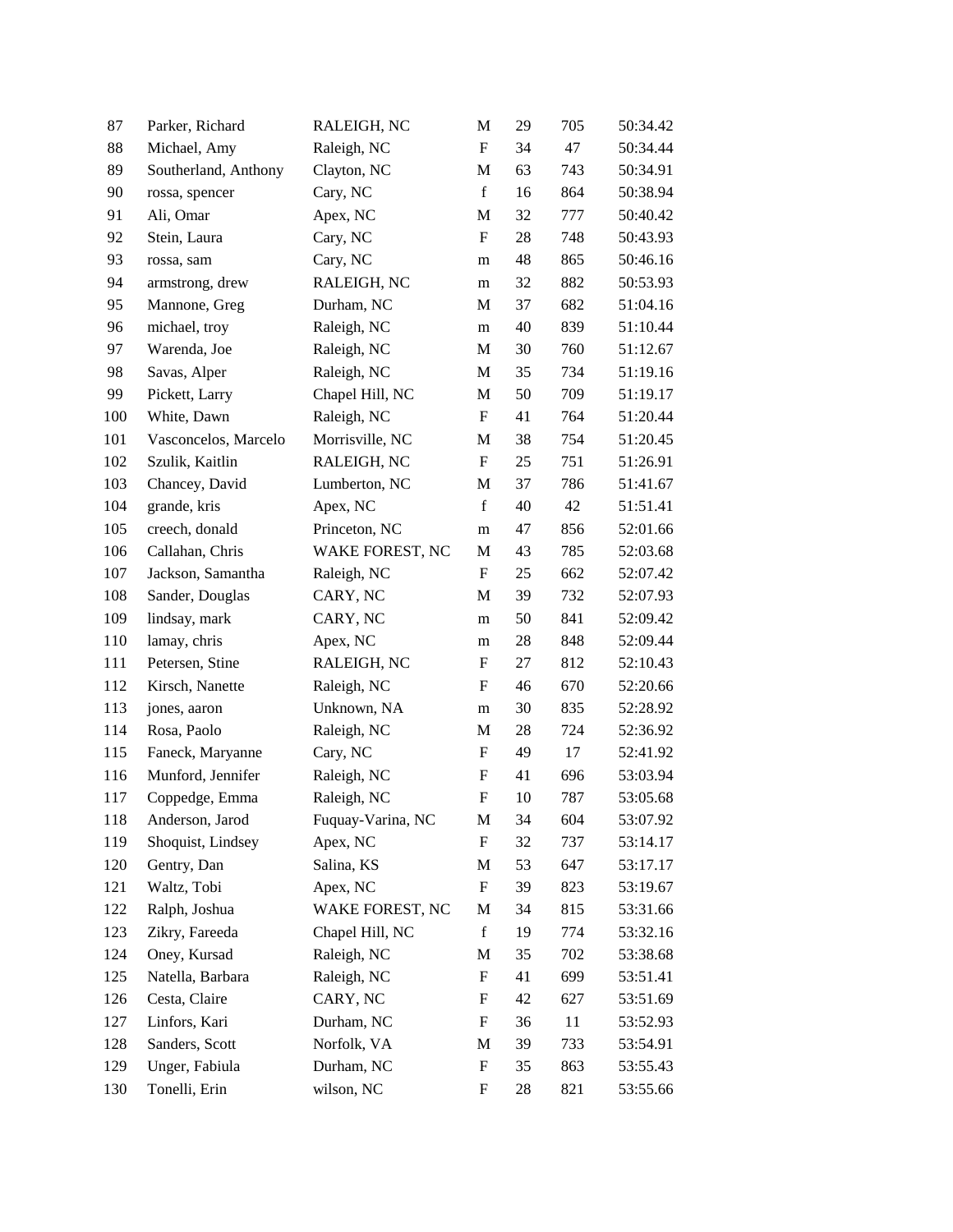| 131 | Curseen, Allison      | Durham, NC        | $\boldsymbol{\mathrm{F}}$ | 30 | 788 | 53:55.91 |
|-----|-----------------------|-------------------|---------------------------|----|-----|----------|
| 132 | Davidson, Claudia     | Pittsburgh, PA    | F                         | 59 | 635 | 53:56.91 |
| 133 | Jennings, Derrek      | Raleigh, NC       | M                         | 38 | 666 | 54:02.66 |
| 134 | meeks, jim            | Mebane, NC        | m                         | 42 | 687 | 54:05.16 |
| 135 | Grasser, Steve        | Willow Spring, NC | M                         | 35 | 650 | 54:06.70 |
| 136 | Weinert, Joel         | DURHAM, NC        | M                         | 24 | 763 | 54:08.91 |
| 137 | Gschwind, Gerald      | Raleigh, NC       | M                         | 42 | 879 | 54:09.92 |
| 138 | Miller, Scott         | The Villages, FL  | M                         | 38 | 688 | 54:11.92 |
| 139 | Martin, Rebecca       | Winston Salem, NC | F                         | 20 | 683 | 54:24.42 |
| 140 | huck, stan            | Winston-Salem, NC | m                         | 51 | 873 | 54:24.44 |
| 141 | Venturi, Guglielmo    | RALEIGH, NC       | M                         | 41 | 756 | 54:38.67 |
| 142 | Pendergrass, Robert   | Raleigh, NC       | M                         | 32 | 708 | 54:40.67 |
| 143 | Granger, Lauren       | Holly Springs, NC | $\boldsymbol{\mathrm{F}}$ | 29 | 794 | 54:41.68 |
| 144 | Rubenstein, Mark      | Pittsburgh, PA    | M                         | 59 | 728 | 54:52.41 |
| 145 | Penny, Shana          | Raleigh, NC       | F                         | 33 | 837 | 54:53.18 |
| 146 | Blum, Brian           | Morrisville, NC   | M                         | 46 | 612 | 54:55.41 |
| 147 | Price, Nicole         | Smithfield, NC    | F                         | 40 | 710 | 54:55.68 |
| 148 | Chon, Diane           | Apex, NC          | $\boldsymbol{\mathrm{F}}$ | 49 | 629 | 54:59.44 |
| 149 | latten, christine     | Raleigh, NC       | $\mathbf f$               | 27 | 842 | 55:00.41 |
| 150 | Burnette, Kaitlyn     | RALEIGH, NC       | F                         | 20 | 619 | 55:13.16 |
| 151 | Wells, Steven         | CARY, NC          | M                         | 23 | 828 | 55:18.44 |
| 152 | Wells, Steve          | CARY, NC          | M                         | 53 | 827 | 55:18.68 |
| 153 | Crotts, Jon           | Raleigh, NC       | M                         | 29 | 633 | 55:20.68 |
| 154 | Riley, Sara           | RALEIGH, NC       | $\boldsymbol{\mathrm{F}}$ | 23 | 719 | 55:22.42 |
| 155 | mize, jon             | Raleigh, NC       | m                         | 33 | 845 | 55:24.43 |
| 156 | Howes, Chip           | Charlotte, NC     | M                         | 34 | 799 | 55:24.44 |
| 157 | palermo, james        | Raleigh, NC       | m                         | 58 | 840 | 55:25.63 |
| 158 | Anderson, Scott       | Pinehurst, NC     | М                         | 39 | 778 | 55:26.92 |
| 159 | Wallace, Jake         | Greensboro, NC    | M                         | 15 | 759 | 55:39.92 |
| 160 | Brenan, Paul          | Raleigh, NC       | M                         | 32 | 783 | 55:51.16 |
| 161 | Attarian, BJ          | Holly Springs, NC | M                         | 37 | 605 | 55:57.19 |
| 162 | Smith, Jennifer       | Durham, NC        | F                         | 36 | 741 | 55:57.19 |
| 163 | <b>QUAINE, EVELYN</b> | Fayetteville, NC  | F                         | 49 | 713 | 56:16.42 |
| 164 | Cupitt, Howard        | DURHAM, NC        | M                         | 69 | 872 | 56:17.44 |
| 165 | Young, Russell        | Willow Spring, NC | M                         | 43 | 37  | 56:19.16 |
| 166 | Papile, Emily         | Raleigh, NC       | ${\rm F}$                 | 31 | 811 | 56:27.43 |
| 167 | Zikry, Mohammed       | Chapel Hill, NC   | M                         | 48 | 775 | 56:32.92 |
| 168 | holder, kaye          | Raleigh, NC       | $\mathbf f$               | 62 | 871 | 56:33.67 |
| 169 | Anderson, Candace     | Durham, NC        | ${\rm F}$                 | 27 | 603 | 56:34.91 |
| 170 | DeWitt, Steven        | Raleigh, NC       | M                         | 51 | 639 | 56:39.20 |
| 171 | Durkin, Brian         | RALEIGH, NC       | M                         | 33 | 15  | 56:39.44 |
| 172 | Hoynowski, Steven     | Raleigh, NC       | M                         | 56 | 658 | 56:45.44 |
| 173 | Capps, Michael        | Cary, NC          | M                         | 39 | 625 | 56:47.41 |
| 174 | Harkins, Vernon       | Goldsboro, NC     | M                         | 40 | 855 | 56:51.16 |
|     |                       |                   |                           |    |     |          |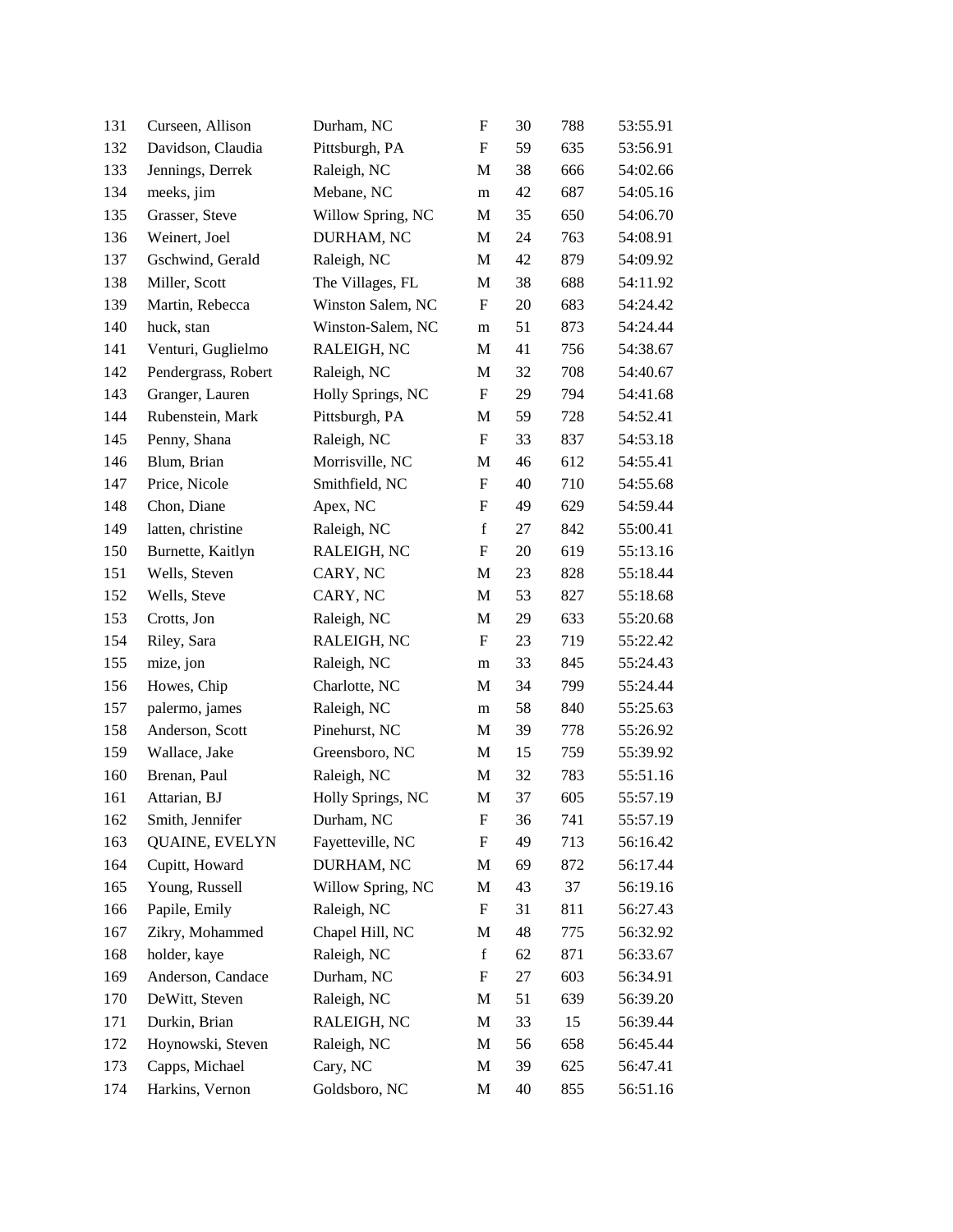| 175 | Venturi, Christina | RALEIGH, NC            | ${\bf F}$                 | 38     | 755 | 57:29.92   |
|-----|--------------------|------------------------|---------------------------|--------|-----|------------|
| 176 | Chen, Stephanie    | RALEIGH, NC            | F                         | 25     | 628 | 57:33.43   |
| 177 | lyon, grant        | Seattle, WA            | m                         | 24     | 876 | 57:50.68   |
| 178 | Mays, Robin        | Raleigh, NC            | $\boldsymbol{\mathrm{F}}$ | 27     | 684 | 57:57.17   |
| 179 | Rinehart, Stacy    | Holly Springs, NC      | F                         | 38     | 720 | 58:08.20   |
| 180 | becton, william    | WAKE FOREST, NC        | $\mathbf M$               | 39     | 609 | 58:19.18   |
| 181 | Crow, Kristi       | Apex, NC               | F                         | 40     | 634 | 58:21.68   |
| 182 | Greene, Lauren     | Apex, NC               | F                         | 36     | 651 | 58:23.44   |
| 183 | Hedgepeth, Mary    | Raleigh, NC            | $\boldsymbol{\mathrm{F}}$ | 30     | 798 | 58:33.41   |
| 184 | Greaser, Eric      | Knoxville, TN          | M                         | 50     | 795 | 58:46.17   |
| 185 | Auerbach, Robin    | Knoxville, TN          | $\boldsymbol{\mathrm{F}}$ | 44     | 780 | 58:46.19   |
| 186 | Spoor, Walton      | Raleigh, NC            | F                         | 46     | 746 | 58:52.68   |
| 187 | Mathis, Suemmy     | Durham, NC             | F                         | 38     | 29  | 58:57.17   |
| 188 | Walker, Tammy      | Brooklyn, NY           | $\boldsymbol{\mathrm{F}}$ | 33     | 757 | 58:59.67   |
| 189 | Ralph, Wendy       | Raleigh, NC            | $\boldsymbol{\mathrm{F}}$ | 41     | 816 | 59:00.67   |
| 190 | Fairfax, Jessica   | Cary, NC               | ${\bf F}$                 | 40     | 791 | 59:01.66   |
| 191 | Murphy, Cheryl     | Bahama, NC             | F                         | 54     | 698 | 59:10.93   |
| 192 | Moser, Rich        | Clarksville, VA        | M                         | 44     | 808 | 59:23.17   |
| 193 | Levine, Mel        | Raleigh, NC            | $\mathbf{M}$              | 64     | 12  | 59:25.42   |
| 194 | Tashiro, Rob       | Chapel Hill, NC        | M                         | 56     | 752 | 59:52.67   |
| 195 | marlow, emily      | Raleigh, NC            | $\boldsymbol{\mathrm{F}}$ | 36     | 805 | 1:00:07.69 |
| 196 | Cashwell, Donna    | Raleigh, NC            | F                         | 43     | 626 | 1:00:13.92 |
| 197 | isacco, tracy      | Holly Springs, NC      | $\mathbf f$               | 43     | 834 | 1:00:19.17 |
| 198 | boland, rachel     | Holly Springs, NC      | $\mathbf f$               | 42     | 833 | 1:00:19.18 |
| 199 | Korey, Mark        | RALEIGH, NC            | M                         | 44     | 671 | 1:00:30.92 |
| 200 | kaplan, larry      | Raleigh, NC            | ${\bf m}$                 | 44     | 868 | 1:00:32.91 |
| 201 | Harris, Art        | Knightdale, NC         | M                         | 45     | 655 | 1:00:49.19 |
| 202 | Rodriguez, Araceli | Sanford, NC            | ${\bf F}$                 | 36     | 722 | 1:00:51.91 |
| 203 | Drapp, Emily       | RALEIGH, NC            | $\boldsymbol{\mathrm{F}}$ | 27     | 640 | 1:00:52.93 |
| 204 | Woomer, Karen      | Holly Springs, NC      | F                         | 42     | 831 | 1:00:59.69 |
| 205 | Buck, Heather      | Cary, NC               | $\boldsymbol{\mathrm{F}}$ | 32     | 618 | 1:01:01.17 |
| 206 | Galloway, victor   | Raleigh, NC            | M                         | 48     | 793 | 1:01:03.19 |
| 207 | Ligon, Justin      | Durham, NC             | $\mathbf M$               | 28     | 679 | 1:01:05.92 |
| 208 | Bolick, Brandon    | <b>BURLINGTON, NC</b>  | M                         | 28     | 782 | 1:01:08.18 |
| 209 | Jarvis, Sondra     | Raleigh, NC            | F                         | 44     | 665 | 1:01:11.93 |
| 210 | Guggenbiller, Lori | Charlotte, NC          | F                         | $28\,$ | 796 | 1:01:12.91 |
| 211 | Akpan, Emma        | RALEIGH, NC            | F                         | 26     | 600 | 1:01:16.42 |
| 212 | gerowitz, bob      | Raleigh, NC            | m                         | 50     | 832 | 1:01:25.92 |
| 213 | Savas, Ola         | Raleigh, NC            | $\boldsymbol{\mathrm{F}}$ | 31     | 735 | 1:01:37.23 |
| 214 | Riley, Rebecca     | Durham, NC             | F                         | 27     | 718 | 1:01:44.48 |
| 215 | Bramante, Sheila   | Apex, NC               | F                         | 39     | 616 | 1:01:44.99 |
| 216 | Mooty, Barbara     | Raleigh, NC            | F                         | 55     | 693 | 1:02:11.72 |
| 217 | Schmidt, Emily     | Charlotte NC 28209, NC | $\boldsymbol{\mathrm{F}}$ | 26     | 820 | 1:02:12.97 |
| 218 | Finnigan, Jay      | RALEIGH, NC            | M                         | 60     | 645 | 1:02:31.23 |
|     |                    |                        |                           |        |     |            |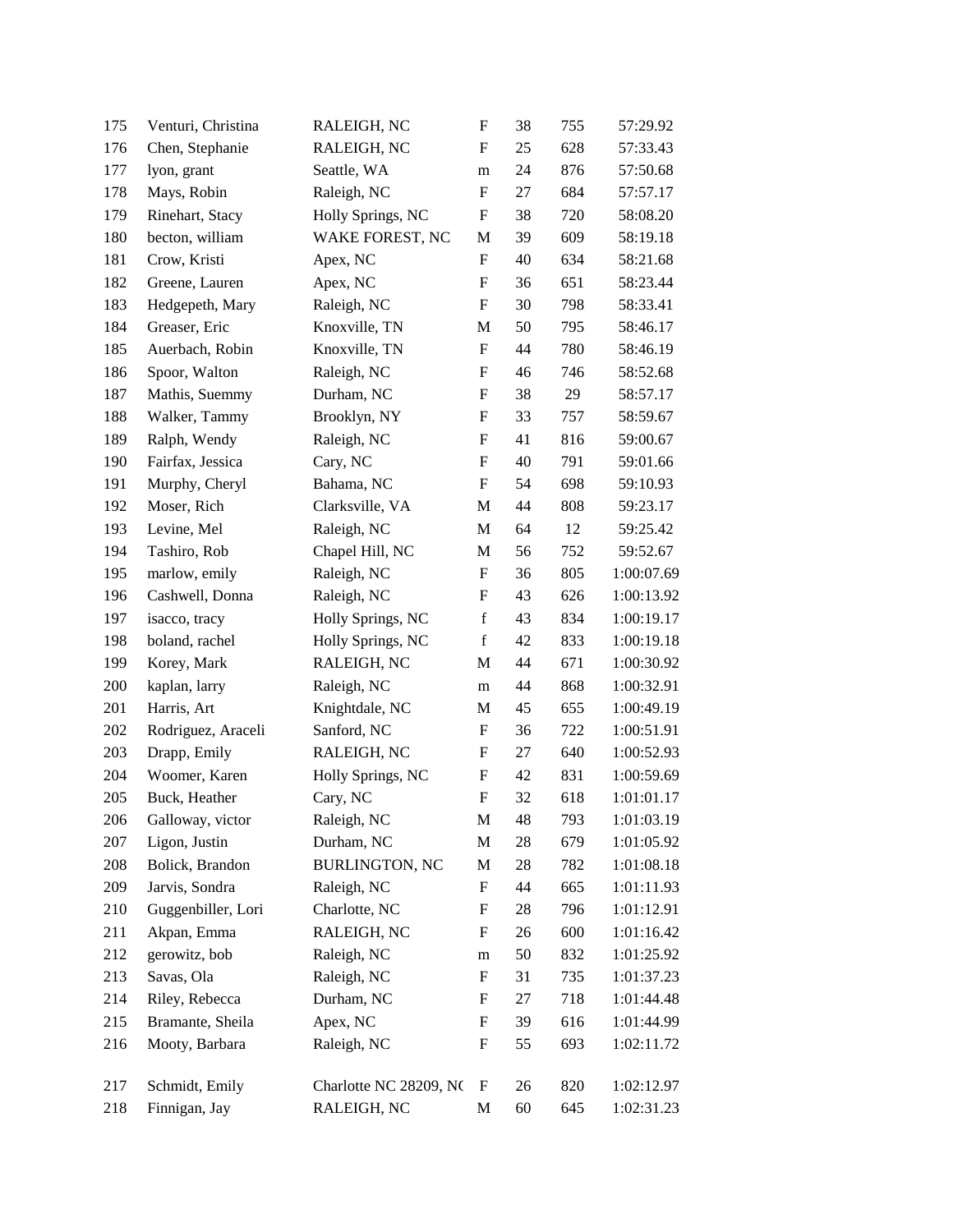| 219 | Bradshaw, Meredith                  | RALEIGH, NC       | $\boldsymbol{\mathrm{F}}$ | 23 | 615 | 1:02:32.72 |
|-----|-------------------------------------|-------------------|---------------------------|----|-----|------------|
| 220 | Campbell, Mark                      | Holly Springs, NC | M                         | 38 | 622 | 1:02:49.98 |
| 221 | James, Amanda                       | RALEIGH, NC       | $\boldsymbol{\mathrm{F}}$ | 24 | 663 | 1:02:55.48 |
| 222 | Kovacic, Lindsay                    | Raleigh, NC       | F                         | 25 | 13  | 1:03:00.98 |
| 223 | Feldman, Stephen                    | Raleigh, NC       | M                         | 35 | 644 | 1:03:01.23 |
| 224 | Blacker, Nancy                      | Sanford, NC       | $\mathbf F$               | 53 | 22  | 1:03:05.23 |
| 225 | barlow, ava                         | Raleigh, NC       | $\mathbf f$               | 47 | 849 | 1:03:06.77 |
| 226 | Moosa, Ebrahim                      | DURHAM, NC        | М                         | 55 | 692 | 1:03:07.99 |
| 227 | Dunston, Laura                      | WAKE FOREST, NC   | $\boldsymbol{\mathrm{F}}$ | 45 | 641 | 1:03:09.24 |
| 228 | Simon, Joanne                       | <b>GRAHAM, NC</b> | F                         | 39 | 738 | 1:03:10.48 |
| 229 | Ramse, Deanna                       | Raleigh, NC       | $\mathbf F$               | 39 | 817 | 1:03:23.26 |
| 230 | McClam, Lynda                       | Raleigh, NC       | F                         | 52 | 807 | 1:03:23.26 |
| 231 | Wells, Ellen                        | CARY, NC          | F                         | 54 | 826 | 1:03:28.52 |
| 232 | Gonski, Julianne                    | Raleigh, NC       | F                         | 25 | 648 | 1:03:32.75 |
| 233 | Salkeld, Matthew                    | Holly Springs, NC | M                         | 42 | 730 | 1:03:34.75 |
| 234 | Salkeld, Kerri                      | Holly Springs, NC | $\mathbf F$               | 41 | 729 | 1:03:34.98 |
| 235 | ubarra, pilar                       | Raleigh, NC       | f                         | 47 | 838 | 1:03:46.23 |
| 236 | Weber, Rebekah                      | Raleigh, NC       | F                         | 45 | 16  | 1:03:57.50 |
| 237 | Schindo, Mary                       | Raleigh, NC       | F                         | 46 | 736 | 1:04:00.98 |
| 238 | Spong, Halley                       | Raleigh, NC       | $\boldsymbol{\mathrm{F}}$ | 23 | 745 | 1:04:04.00 |
| 239 | LaFave, Caroline                    | DURHAM, NC        | F                         | 27 | 673 | 1:04:06.98 |
| 240 | Bodlak, Kelsey                      | Lumberton, NC     | F                         | 22 | 781 | 1:04:27.49 |
| 241 | Alby, Kevin                         | Raleigh, NC       | М                         | 28 | 601 | 1:04:28.00 |
| 242 | Alby, Michelle                      | Raleigh, NC       | $\mathbf F$               | 29 | 602 | 1:04:31.99 |
| 243 | Quilter, Natalie                    | Cary, NC          | $\boldsymbol{\mathrm{F}}$ | 35 | 714 | 1:04:32.49 |
| 244 | Garcia-Granados, Alexand Durham, NC |                   | $\mathbf f$               | 49 | 843 | 1:04:37.74 |
| 245 | Brombaugh, Karen                    | Morrisville, NC   | F                         | 39 | 617 | 1:04:53.98 |
| 246 | Bernecki, Kristine                  | CARY, NC          | $\mathbf F$               | 44 | 35  | 1:05:18.48 |
| 247 | Johnson, Linda                      | RALEIGH, NC       | F                         | 60 | 667 | 1:05:26.74 |
| 248 | Blaustein, Randy                    | WAKE FOREST, NC   | M                         | 59 | 611 | 1:05:42.98 |
| 249 | Spong, Bernadette                   | RALEIGH, NC       | ${\bf F}$                 | 54 | 744 | 1:05:57.74 |
| 250 | Morgan, Jack                        | Apex, NC          | M                         | 23 | 694 | 1:06:02.23 |
| 251 | roan, megan                         | Apex, NC          | $\mathbf f$               | 25 | 857 | 1:06:06.73 |
| 252 | Richardson, Kevin                   | Chapel Hill, NC   | M                         | 22 | 716 | 1:06:09.24 |
| 253 | Gan, Michele                        | WAKE FOREST, NC   | F                         | 44 | 646 | 1:06:44.51 |
| 254 | King, TK                            | CARY, NC          | F                         | 40 | 801 | 1:06:46.74 |
| 255 | Badanes, Lara                       | Raleigh, NC       | F                         | 36 | 606 | 1:06:56.01 |
| 256 | barge, kathryn                      | Raleigh, NC       | $\mathbf f$               | 23 | 862 | 1:07:04.99 |
| 257 | smith, robert                       | Raleigh, NC       | m                         | 26 | 836 | 1:07:26.76 |
| 258 | Cannady, Gene                       | Raleigh, NC       | М                         | 47 | 32  | 1:07:28.48 |
| 259 | lance, Alison                       | Chapel Hill, NC   | F                         | 27 | 676 | 1:07:30.48 |
| 260 | marquez, celine                     | Chapel Hill, NC   | $\mathbf f$               | 31 | 850 | 1:08:07.48 |
| 261 | Cadwell, Amber                      | Raleigh, NC       | F                         | 33 | 621 | 1:08:13.01 |
| 262 | Sanchez, Brise                      | Raleigh, NC       | F                         | 34 | 731 | 1:08:13.49 |